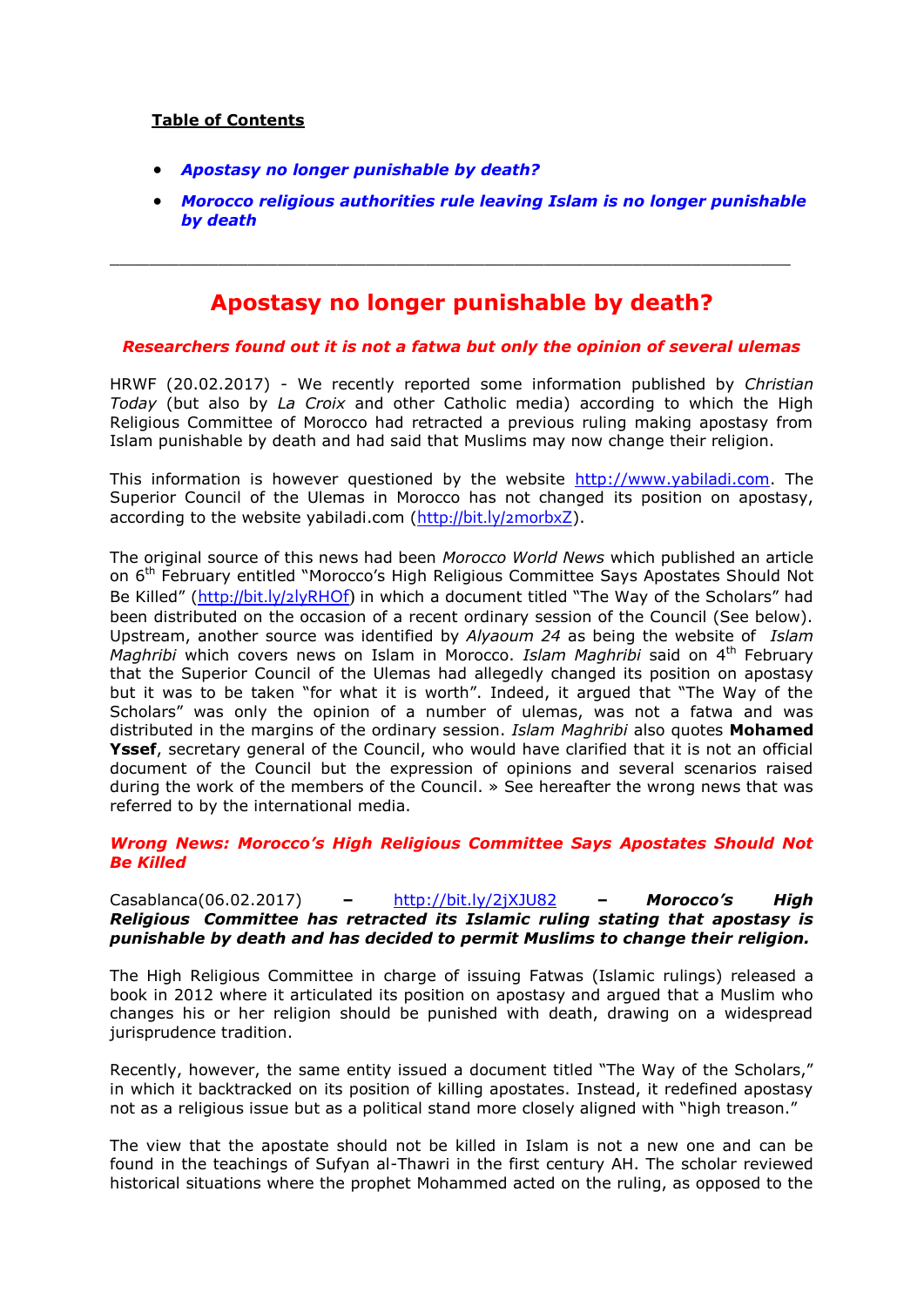times he did not order the killing of the apostates. He concluded that killings occurred for political purposes and were not decisions based on religion. The apostates could, theoretically, disclose the secrets of the then fragile Islamic nation.

The reasons behind Morocco's High Religious Committee's change in position are not different from those advocated by Sufyan al-Thawri. Their newly released statement says:

"The most accurate understanding, and the most consistent with the Islamic legislation and the practical way of the Prophet, peace be upon him, is that the killing of the apostate is meant for the traitor of the group, the one disclosing secrets, […] the equivalent of treason in international law."

The High Religious Committee presented the Prophet's statement that "whoever changes his religion, kill him" in the light of his explanation "the one who leaves his religion and abandons his people." The statement further explains that, at the time of continuous wars against the Islamic revolution in Arabia, apostates represented the threat of disclosing the secrets of new Ummah to its many enemies.

The document went on to explain that during the Treaty of Hudaybiyyah, Prophet Mohammed himself observed the provisions stating that whomever became a Muslim and renounced it must be allowed to return to Quraich, the Muslim nations' most powerful enemy at the time. When a Bedouin decided to leave Islam after the Treaty, therefore, the prophet simply let him go.

Using Islam's primary source of legislation, the High Religious Committee stated that the Quran talks in many instances about apostasy and its punishment in the hereafter, without mentioning any punishment in this life as in Chapter 2 verse 217 that says: "And whoever of you reverts from his religion [to disbelief] and dies while he is a disbeliever – for those, their deeds have become worthless in this world and the Hereafter, and those are the companions of the Fire, they will abide therein eternally."

The document also explained that the famous Wars of Apostasy launched by Abu Bakr as-Siddiq, the Muslims world's first Caliph, were in line with his effort to keep the newly established state together and fight all sorts of internal divisions. This was a decision based on political reasoning rather than by religious motivations.

## <span id="page-1-0"></span>**Morocco religious authorities rule leaving Islam is no longer punishable by death**

By Joseph Hartropp

Christian Today (06.02.2017) - <http://bit.ly/2kFjNr6> - The High Religious Committee of Morocco has retracted a previous ruling that apostasy from Islam is punishable by death and says that Muslims may now change their religion.

Previously the committee, which holds the responsibility of issuing Fatwas (Islamic rulings), had stated that defection from Islam merited the death penalty. Now however, the committee has retracted its position, Morocco World News reports.

In a document titled *The Way of the Scholars* the committee defines apostasy not as a religious issue but a political one.

"The most accurate understanding, and the most consistent with the Islamic legislation and the practical way of the Prophet, peace be upon him, is that the killing of the